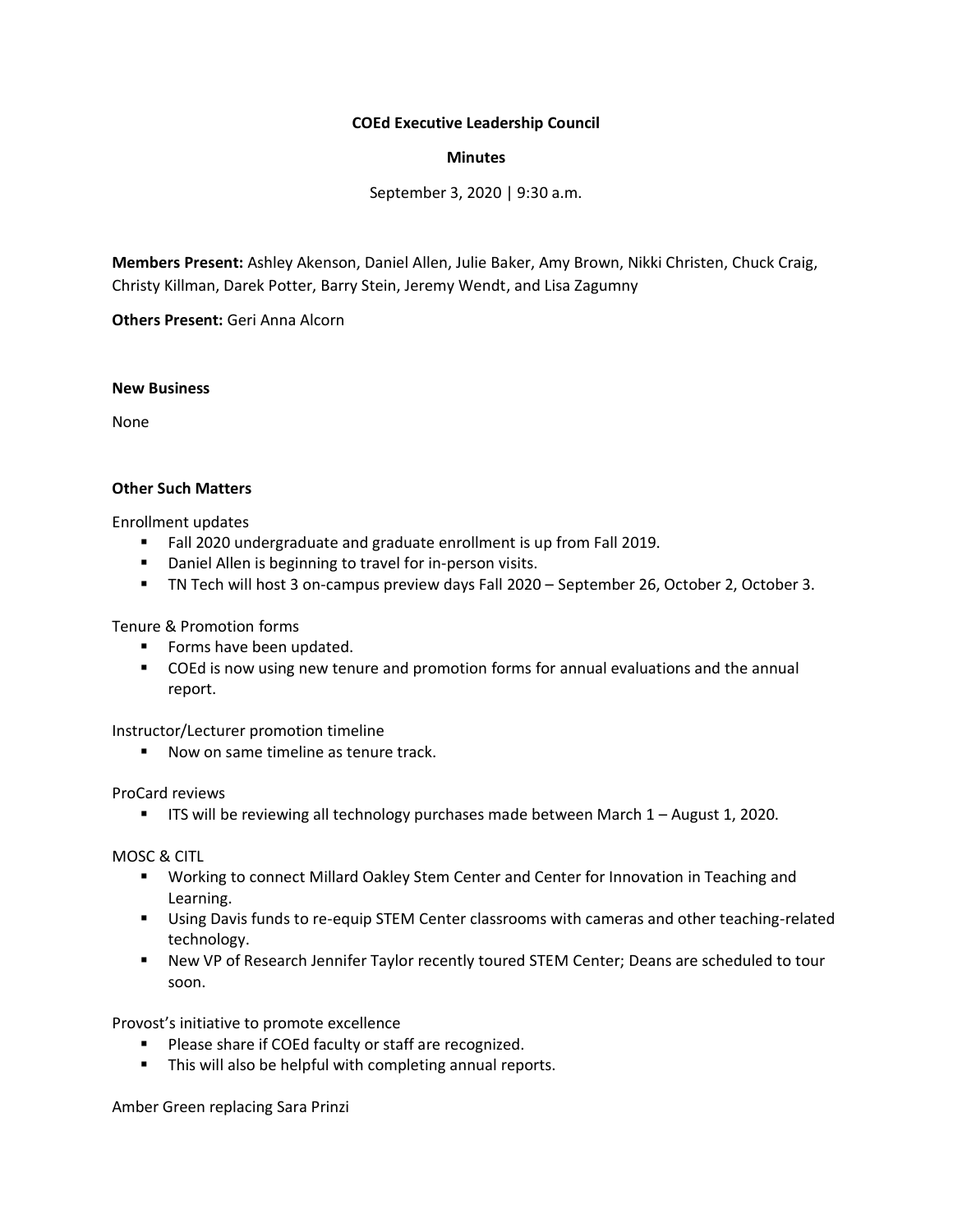**E** Amber Green is now working with COEd, STEM, and COFA; Sara Prinzi is working with Athletics.

Recruitment & Diversity Committee, Assessment Committee

- Need to formalize committees (regular meeting dates, set number of members, involve students, etc.).
- Daniel Allen serves on university-wide recruitment committee and Commission on the Status of Blacks.
- TN Tech's first recruitment event specific to diversity is November 13.
- Zagumny, Baker, Akenson, Christen, and Allen will get together to create a plan for the committees.

Literacy Taskforce

- Dean Zagumny is reaching out to PCSS Director of Schools Corby King to create a Literacy Taskforce between COEd faculty and PCSS teachers and administrators.
- Goal is to work together to support each other, teach candidates, and P-12 students.

Cornerstone proposals

- Seeking high-level initiatives that align with our legislatures' interests.
- Submitted 13 "white papers" last year. Past examples: STEM 4 All, HIPSTERS, CAIL, Teachers Rock, etc.
- **•** Proposals may be more appealing if we collaborate with out-of-state universities.
- **■** Dean Zagumny has asked VP of Research Jennifer Taylor for additional guidance and will follow up.

Student poll

- Polling undergraduate and graduate students about their experiences the first two weeks of class.
- <https://tf.tntech.edu/machform/view.php?id=1018114>

Black swan scenario

- **•** Provost Bruce wants departments to be prepared for a "black swan scenario" in which a large number of faculty and staff may not able to perform their jobs in rare emergency situations.
- **The COVID-19 Dashboard on the TN Tech website updates active cases on campus daily.** <https://www.tntech.edu/covid19/status.php>

# Spring schedule

- Start looking at Spring 2021 course schedules.
- Language in "Notes" section should be clearer and more consistent.

Intellectual Property Policy 732

- Approved September 2, 2020.
- Outlines what belongs to individual faculty vs. university.
- Policy is reviewed annually by VP of Research.

# **Announcements**

UNIV 1020 – Psychology